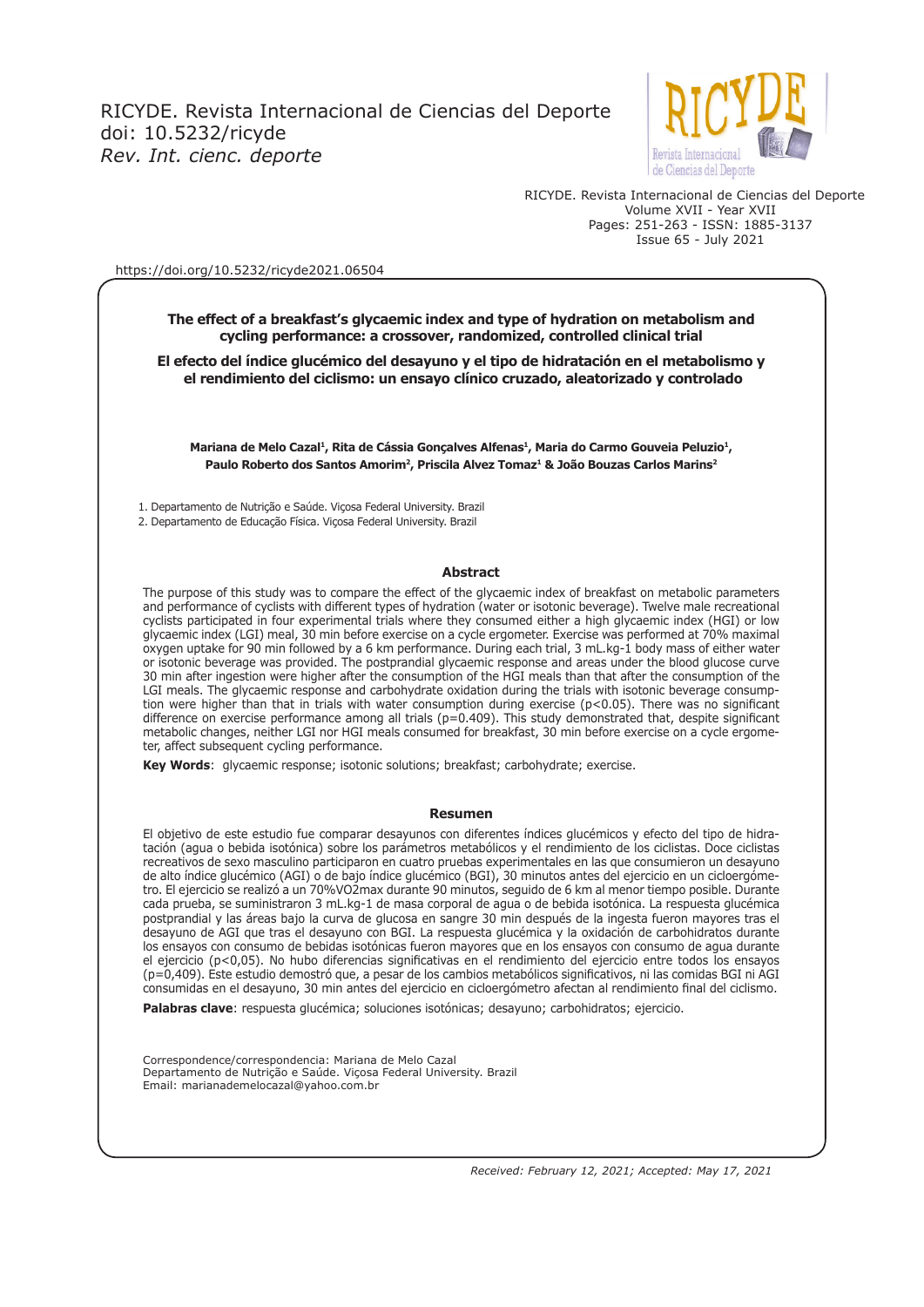## **Introduction**

lthough the importance of adequate dietary carbohydrate (CHO) for optimal physical A lthough the importance of adequate dietary carbohydrate (CHO) for optimal physical performance has long been recognised, the type and amount of CHO might also impact on performance (Zajac, Poprzecki, Maszczyk, Czuba, Michalczyk, & Zydek, 2014). The glycaemic index (GI) of a CHO rich meal ingested before exercise can be used as an indication of glycaemic and insulinemic parameters, which subsequently affect metabolic responses during exercise (Wong, Chan, Chen, Hu, Lam, & Chung, 2009).

In practice, athletes usually consume supplements or food rich in CHO during the physical activity, in addition to pre-exercise meals. Additionally, international institutions recommend the intake of CHO (30-60  $\text{gh}^{-1}$ ) during exercises with duration of at least an hour, especially when the exercise is performed earlier in the morning (American College of Sports Medicine, 2016; Kerksick, Thomas, Campbell, Taylor, Wilborn, Marcello, Roberts, Pfau, Grimstvedt, Opusunju, Magrans-Courtney, Rasmussen, Wilson, & Kreider, 2009). Accordingly, the combination of nutritional strategies has been suggested to improve performance compared to the pre-exercise meal alone or the intake of CHO during exercise alone (Chen et al., 2009).

The intake of CHO during exercise enables the maintenance of glycaemia, thus increasing the availability of glucose for the working muscles. Thus, it decreases the usage of muscle glycogen and consequently extends the time for the onset of fatigue (Funnell, Dykes, Owen, Mears, Rollo, & James, 2017). This is mainly observed during endurance exercises. Currently, relatively few studies have proper investigated the interaction between the intake of preexercise meals with different GIs on performance when CHO supplementation is consumed during exercise (Burke et al., 1998; Chen et al., 2009; Wong et al., 2009).

Burke et al. (1998) analysed the impact of a pre-exercise GI meal and CHO-electrolyte solution during exercise on metabolism and performance during prolonged cycling. However, in this study, the meals were offered 2 h before exercise, which is too long for athletes who are training in the morning, because of the small time between the end of the meal and the beginning of the exercise. This period may therefore be sufficient to normalize the different metabolic effects that occur after the consumption of meals and, thus, participants may have initiated the exercises with normal glucose and insulin levels. Although the international recommendations (American College of Sports Medicine, 2016) indicate the consumption of the meal, at least 60 minutes before exercise, this is not always possible for those practitioners who start training between 5 and 7 o'clock in the morning, a reality very present in Brazil due to its tropical climate. In addition, to our knowledge, no study has compared the strategy of hydration with CHO drinks and water during exercise after the intake of pre-exercise meals with different GIs. This analysis would further enable us to investigate the effects of the meal's GI on performance and whether such effects are altered when CHO are consumed during exercise. Therefore, the mail goal of this study was to compare the effect of consuming a low (LGI) or high (HGI) breakfast, 30 min before exercise, on metabolic parameters and performance with different types of hydration (water or isotonic beverage) during exercise on a cycle ergometer.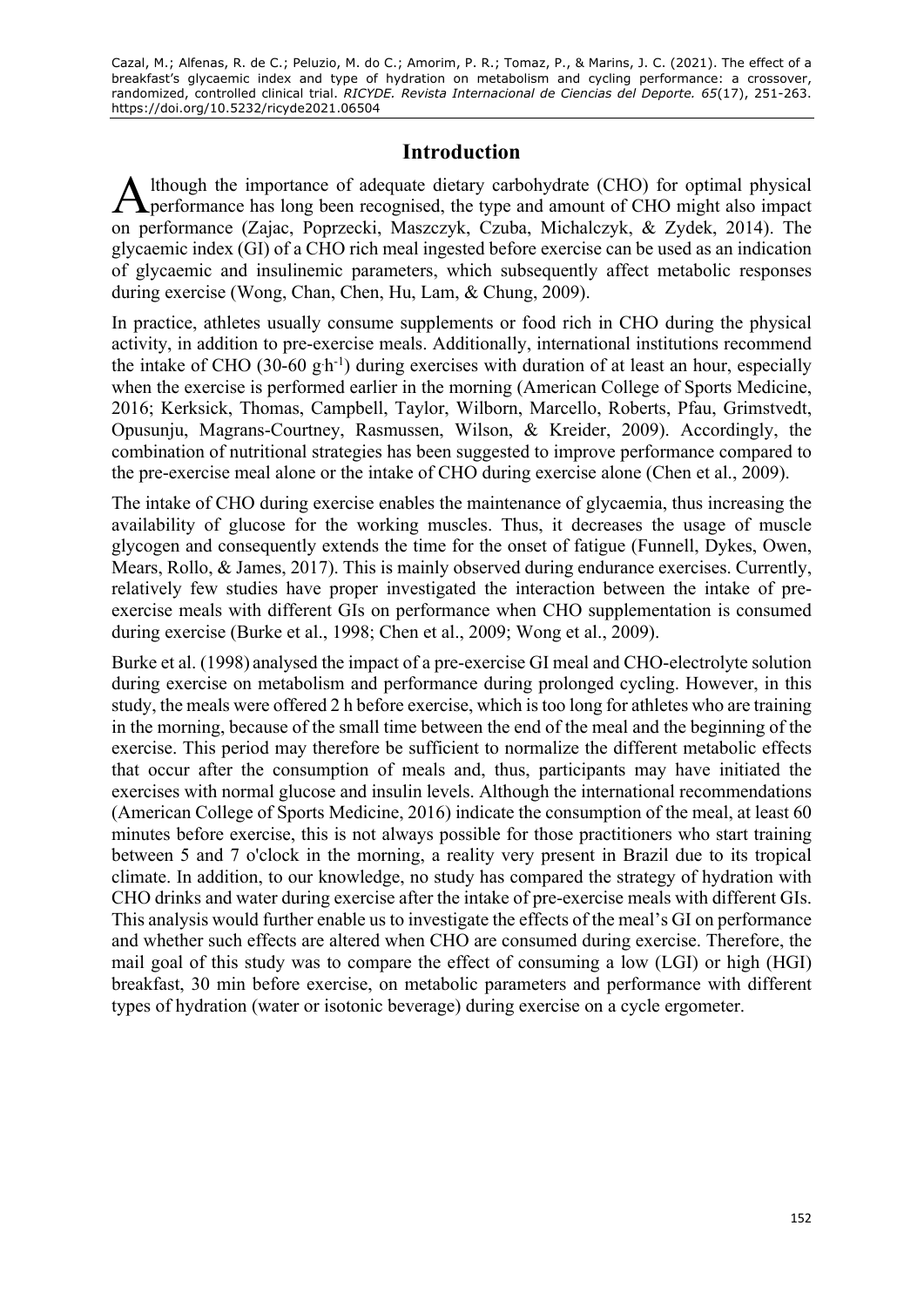# **Methods**

#### *Participants*

Twelve male recreational cyclists volunteered to participate in the current study. All participants had a minimum of three years of cycling experience, training for 60 minutes at least 3 times per week. Table 1 presents the characteristics of the participants.

Table 1. Means  $\pm$  standard deviation (SD), minimum and maximum of the characteristics of the participants

| Characteristics                | Mean $\pm$ SD    | $Minimum - Maximum$ |
|--------------------------------|------------------|---------------------|
| Age (years)                    | $29.25 \pm 6.54$ | $21 - 40$           |
| Body mass (Kg)                 | $69.25 \pm 8.42$ | $60.1 - 74.9$       |
| Height $(m)$                   | $1.75 \pm 0.05$  | $1.68 - 1.82$       |
| Body mass index $(kg.m^{-2})$  | $22.62 \pm 2.31$ | $20.31 - 24.82$     |
| Body fat $(\% )$               | $9.97 \pm 2.14$  | $6.5 - 13.7$        |
| VO2max $(mL.kg^{-1}.min^{-1})$ | $52.22 \pm 7.63$ | $45.11 - 64.36$     |

After being informed of the procedures, all eligible participants signed informed consent document, in accordance with university guidelines for the protection of human subjects. The study was approved by the Ethics Committee in Research with Humans of the Universidade Federal de Viçosa (Opinion no. 057/2009), in accordance with the Declaration of Helsinki.

## *Experimental Design*

The experimental design was a crossover and the trials were completely randomized. Participants completed four experimental trials, as follows:

(1) LGIHW trial: ingestion of LGI meal and hydration with water;

- (2) LGIHI trial: ingestion of LGI meal and hydration with isotonic beverage;
- (3) HGIHW trial: ingestion of HGI meal and hydration with water;
- (4) HGIHI trial: ingestion of HGI meal and hydration with isotonic beverage;

The trials were separated by at least seven days. The participants were required to record their diet during the day before the first trial, and were asked to repeat exactly the same diet for the day before each trial, which was verified by a food diary analysis. The energy intake and dietary composition of each food diary were subsequently analysed (DietPro® software, Brazil). They were also asked to abstain from alcohol, caffeine, tea, and tobacco consumption during the 24 h before each main trial, and had a 2 days rest period before each trial.

### *Baseline Maximal Oxygen Uptake (VO2 max)*

One week prior to their first trial, the participants performed a progressive exercise test to determine their maximal oxygen uptake  $(VO_{2max})$ . Expired air was measured breath-by-breath using an automated open-circuit gas analysis (Medial Graphics Corporation®, VO2000, Saint Paul, MN). The test began at 3-min warm-up at 35 W, and them after the work rate was increased to 50 W. Thereafter, the exercise intensity was increased by 20 W·min−1 , while the participant continuously pedalled at 60 rpm (Storer et al., 1990).  $VO<sub>2max</sub>$  was established according to the following criteria by Tanaka, Monahan and Seals (2001).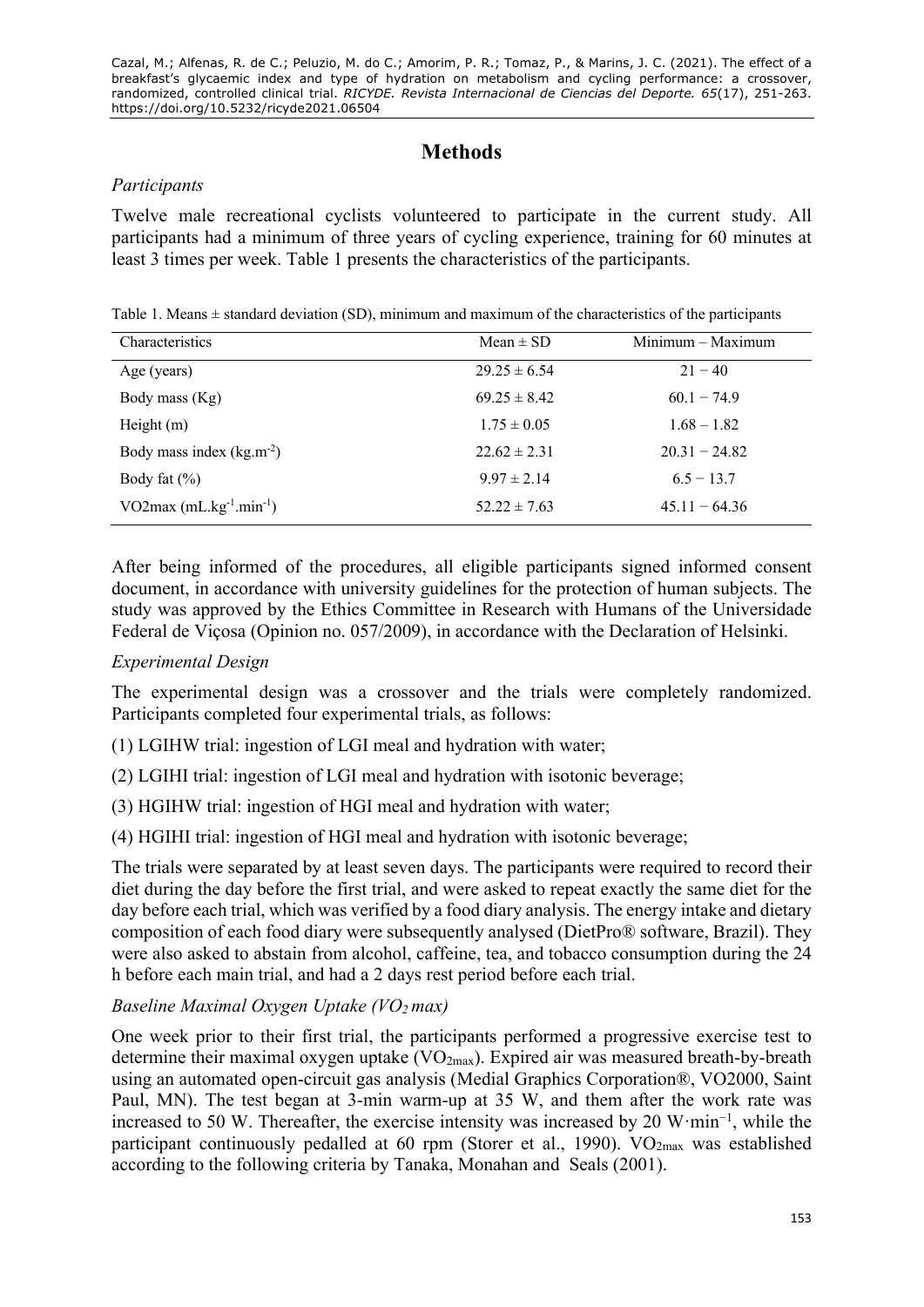### *Experimental Protocol*

Participants reported to the laboratory following a 12 h fast. After resting sited for 10 min, a baseline blood sample was collected. The participants then consumed either low or high isocaloric GI meal and rested for the next 30 min before they started the prescribed exercise protocol (Figure 1). Then, 30 min after meal consumption, participants completed a 5-min warm-up at  $60\%$  VO<sub>2max</sub> on the cycle ergometer (Scifit®, ISO 1000, berkshire, UK). Immediately following the warm-up, the exercise intensity was increased to elicit  $70\%$  VO<sub>2max</sub> and the exercise continued for 90 min, at a constant cadence of 60 rpm. Upon completion of the submaximal exercise, the participants rested for 3 min before they commenced the 6-km performance cycle. The participants were required to cover 6 km as fast as possible. The participants were not aware of their performance times but they receive a verbal reminder after every km completed and every 100 m completed in the last km. Notably, a similar exercise protocol was used in other studies (Febbraio et al., 2000; Sparks et al., 1998; Toone & Betts, 2010).



| G Glycaemia            | ¶5-min warm-up             | * Rating of Perceived Exertion   |
|------------------------|----------------------------|----------------------------------|
| <b>Breakfast</b><br>BF | AIR Expired Air Collection | $\blacksquare$ 3-min rest period |
| BW Body Weight         | H Hydration                |                                  |

Figure 1. Schematic representation of the experimental procedures.

During the 90 min exercise, 3mL.kg<sup>-1</sup> body mass of either water or isotonic beverage (6g CHO per 100mL) was given to the participants every 15 min in opaque bottles.

Expired air samples were collected during the first 5 min of exercise, during the last 5 min of every 20 min of submaximal exercise period and continuously throughout the performance trial.

The rating of perceived exertion (RPE) was evaluated every 20 min during the exercise using the Borg scale (1982).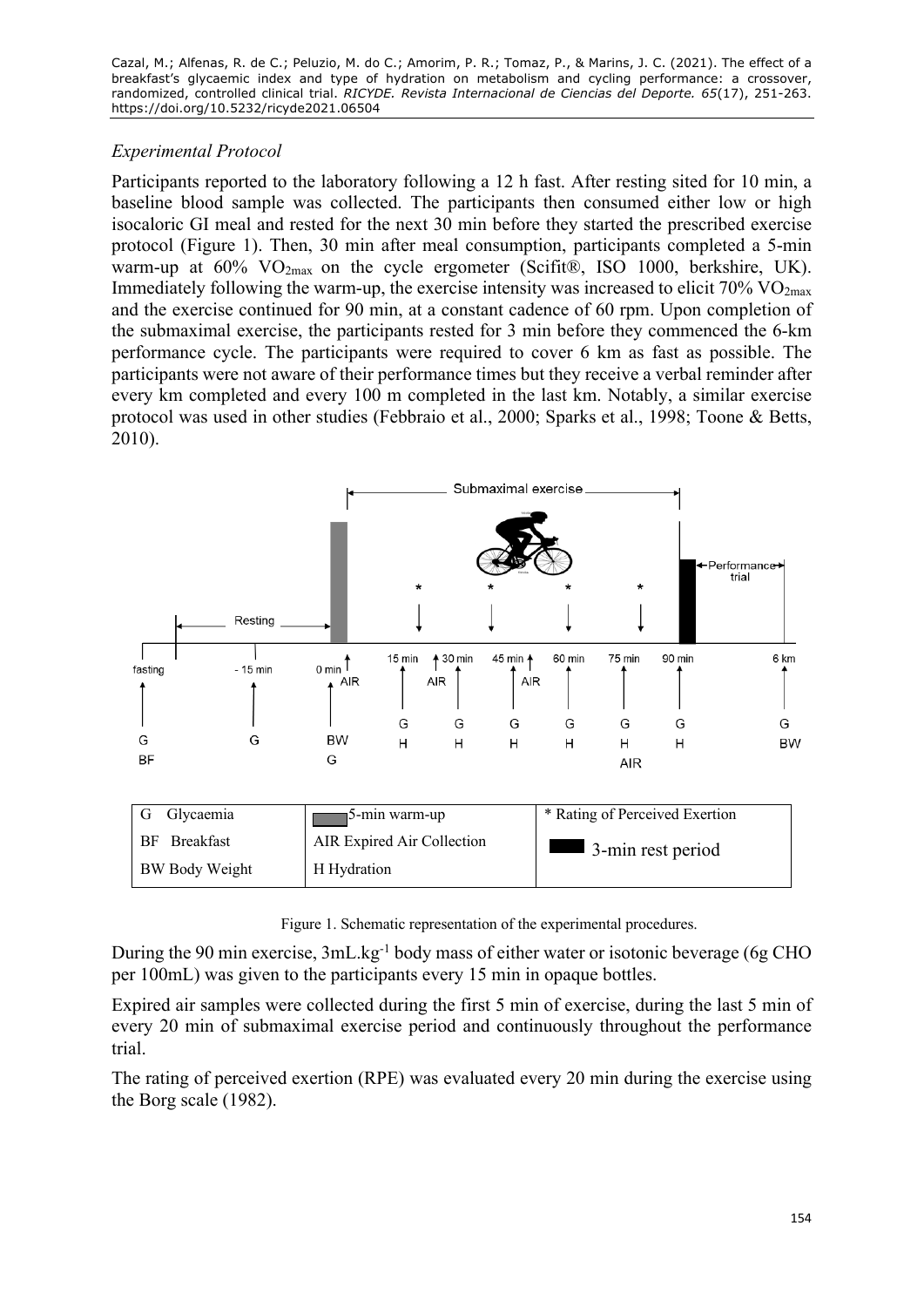## *Test Meals*

Nine men completed testing to determine the GIs of the test meals. To accomplish this, participants reported to the laboratory following an overnight (12 h) fast. Glycaemic indexes of servings of the meals providing 25g of available CHO were assessed relative to 25g of glucose according to the methods of Wolever and Bolognesi (1996). Blood samples were collected during fasting and at 15, 30, 45, 60, 90, and 120 minutes after consumption of each meal (World Health Organization, 1998). The areas under the glycaemic response curves of the meals were expressed relative to the response to glucose (Wolever et al., 1991).

The test meals had the same energy, fibre content and macronutrient compositions (67.5% CHO; 8.5% protein; 24% fat) (Table 2). Each meal provided 1 g available CHO/kg body mass (CHO total [g] − fibre content [g]) (Febbraio et al., 2000; Moore et al., 2010; Sparks et al., 1998). The HGI meal was accompanied with a specific amount of water for each participant in order to have the same volume as the LGI meal and minimize differences in gastric volume.

| Content            | Meal                 |                     |
|--------------------|----------------------|---------------------|
|                    | High glycaemic index | Low glycaemic index |
| Carbohydrate $(g)$ | $78.87 \pm 8.81$     | $77.87 \pm 8.81$    |
| Protein $(g)$      | $8.40 \pm 0.61$      | $10.15 \pm 1.50$    |
| Fat $(g)$          | $8.53 \pm 0.10$      | $8.91 \pm 0.65$     |
| Fibre $(g)$        | $4.46 \pm 0.51$      | $4.46 \pm 0.50$     |
| Energy (kcal)      | $425.83 \pm 35.6$    | $429.60 \pm 46.0$   |
| Glycaemic index    | 76.60                | 45.45               |

Table 2. Means  $\pm$  standard deviation of the macronutrient profile, energy and fibre content of test meals

The HGI meal consisted of corn flakes*,* soluble fibre, isotonic drink, plain yogurt, processed cheese and a banana. The LGI meal consisted of creamy yogurt, oatmeal and honey cookies, margarine, apple juice, and a fuji apple.

### *Analysis*

Expired air samples were collected at 10s intervals using the open-circuit gas analysis described above. Analyser outputs were processed by Aerograph Breeze® software. The gas analysers were calibrated immediately before each test using ambient air. The CHO oxidation rate was calculated from  $VO<sub>2</sub>$  and  $VCO<sub>2</sub>$  values using a stoichiometric equation (Frayn, 1983).

Capillary blood samples  $(25 \mu L)$  were collected by fingertip perforation with sterile micro lancets coupled to the automatic Accu-check Softclix® lancing device (Accu-check Softclix®, Jaguaré, Brazil). The glucose was immediately determined using the Accu-check Go® portable glucometer. The precision of this method was previously approved (Thomas, Kane, Bakst, Busch, Hamilton, & Abelseth, 2008).

The HR was measured at 15 second intervals during the exercise using the Polar® S610 telemetry system and managed by Polar Precision Performance SW 3.0 software (Polar®, Rio de Janeiro, Brazil).

The body weight was obtained before and after exercise using the Welmy W200 digital balance (Welmy®, São Paulo, Brazil). Sweat was removed from the skin before weighing in order to measure body fluid balance. Participants were wearing minimal clothing.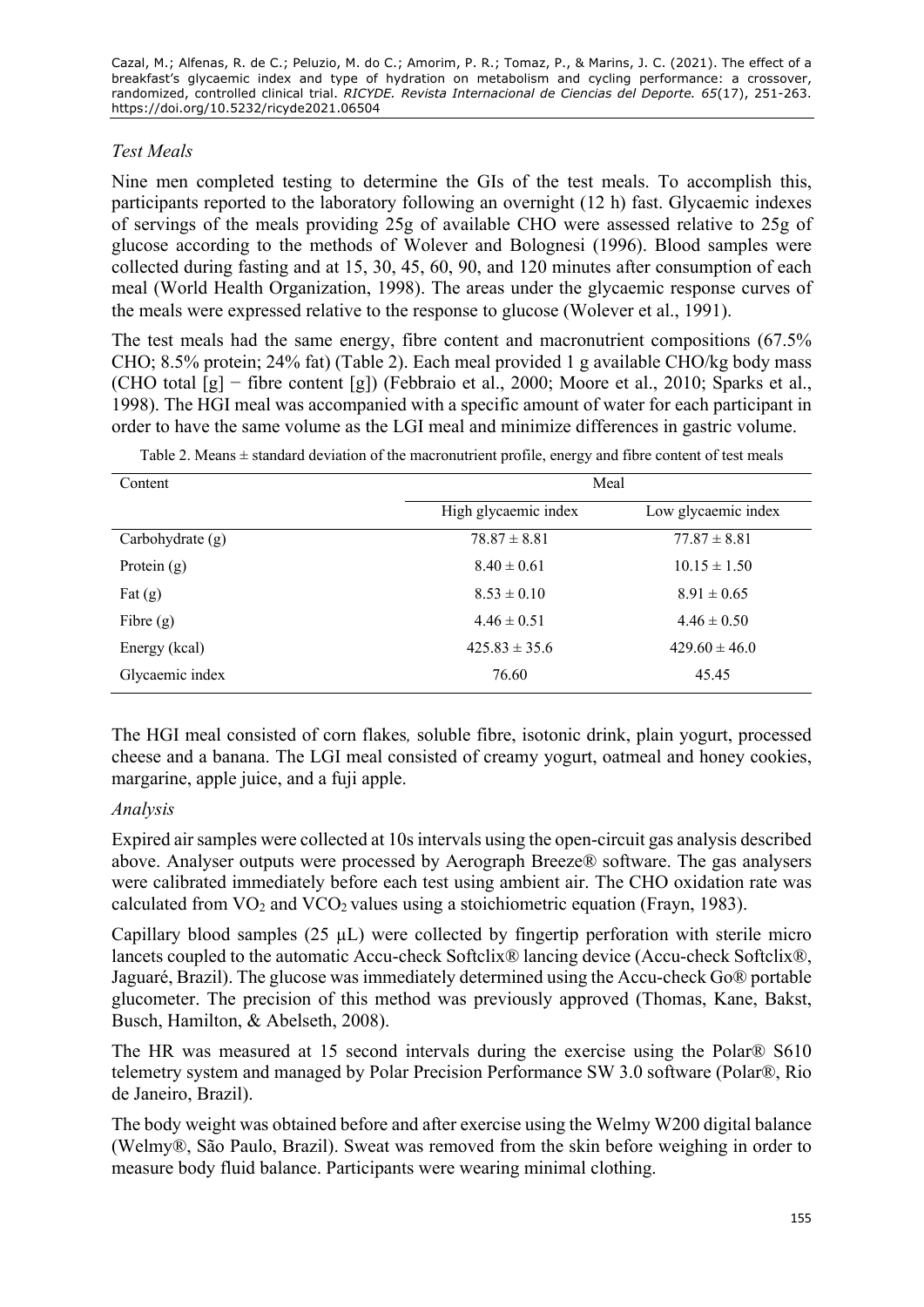#### *Statistical Analyses*

Data were subjected to Shapiro-Wilk's normality test and are presented as mean and standard deviation ( $M \pm SD$ ). Data that were normally distributed were analysed by parametric tests. Comparisons where at least one parameter failed to exhibit normal distribution, as well as RPE, were evaluated by non-parametric tests.

A two-way ANOVA with repeated measures was used to evaluate the variables among trials and over time. Significant mean differences were identified with a Tukey's *post-hoc* test.

In order to identify difference in specific time points (before  $\times$  after), the Student's *t* test was used. All statistical analyses were performed using Sigma Plot v.11.0 software.

In addition, clinical significance was defined by calculating of the effect size (ES) through Cohen's d with values 0.2, 0.5, and 0.8 corresponding to small, medium, and large effect sizes (Cohen, 1988). Statistical significance was accepted at  $p < 0.05$ .

#### **Results**

#### *Dietary Analysis*

There were no significant differences in the total caloric consumption (p=0.215), carbohydrate ( $p=0.484$ ), protein ( $p=0.928$ ), fat ( $p=0.915$ ) or fibre ( $p=0.757$ ) composition from the diet consumed by participants during the day before each experimental trial.

#### *Glycemic Response*

There were no significant differences in fasting glycaemia among the trials. After 15 min of consuming each of the four meals, blood glucose concentration rose significantly. However, higher blood glucose concentration was observed at 15 and 30 min after ingestion of the HGI meals (HGIHW and HGIHI) compared to the LGI meals (LGIHW and LGIHI) (p<0.05; Figure 2).



Figure 2. The mean values of glycaemic response during fasting, the postprandial period, and during the LGIHW, LGIHI, HGIHW, and HGIHI trials. The following significant differences (p<0.05) were observed: (a) lower blood glucose levels in the LGIHW and LGIHI trials vs the HGIHW and HGIHI trials; (b) lower blood glucose levels in the LGIHW trial vs the LGIHI and HGIHI trials; (c) lower blood glucose levels in the LGIHW and HGIHW trials vs the LGIHI and HGIHI trials; (d) value at −15 min was higher than that at any time point in the LGIHW, HGIHW, and HGIHI trials (Two-way ANOVA with repeated with a Tukey's *post-hoc* test).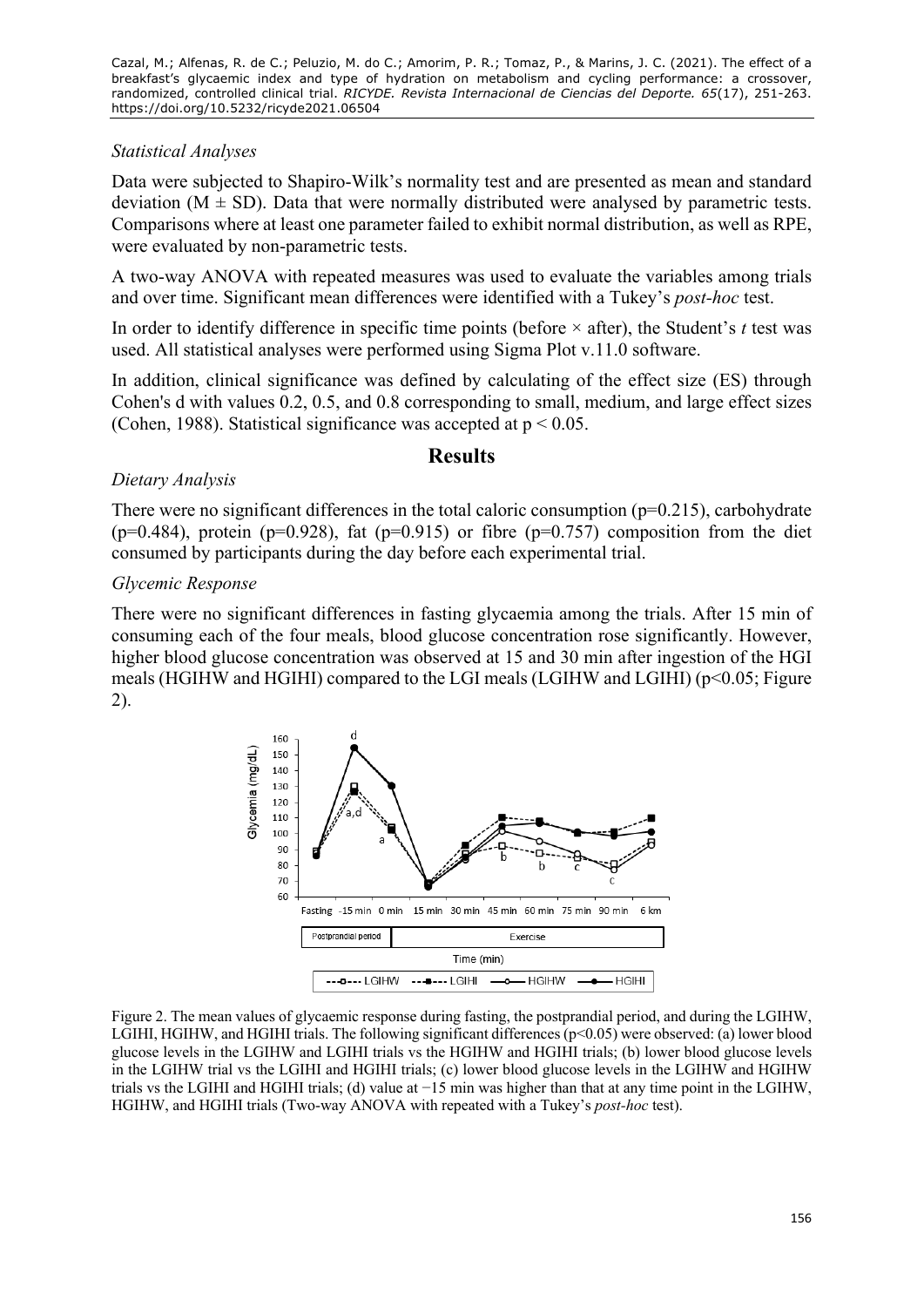After 45 min of exercise, the glycaemic response was higher in the trials with isotonic hydration (LGIHI and HGIHI) than in the trials with water hydration (LGIHW and HGIHW). During exercise, the blood glucose concentration at 45 and 60 min in the LGIHW trial and at 75 and 90 min in the LGIHW and HGIHW trials were significantly lower than in the LGIHI and HGIHI trials ( $p < 0.05$ ; Figure 2).

#### *Area under the curve*

The incremental area under the curve (AUC) for blood glucose, over the postprandial period, was lower after ingestion of the LGI meals (LGIHW and LGIHI) compared to the HGI meals (HGIHW and HGIHI) ( $p<0.05$ ; Figure 3).



Figure 3. Mean ± standard deviation values of total and postprandial areas under the curves (AUC) for blood glucose during the LGIHW, LGIHI, HGIHW, and HGIHI trials. (a,b) Postprandial AUC was lower in the LGIHW and LGIHI trials vs the HGIHW and HGIHI trials (p<0.05); (c, d) Total AUC was lower in the LGIHW trial vs the LGIHI (p=0.005; ES=-1.15), HGIHW (p=0.002; ES=-1.28) and HGIHI trial (p=0.001; ES=-1.69). Two-way ANOVA with repeated with a Tukey's *post-hoc* test; ES = Effect Size.

The total AUC (postprandial period AUC and AUC during exercise) in the LGIHW trial was lower than that in the LGIHI, HGIHW, and HGIHI trials  $(p<0.05)$ .

#### *Carbohydrate Oxidation*

The CHO oxidation rate was significantly lower in the LGIHW and HGIHW trials at 75 min of exercise than that during the LGIHI and HGIHI trials. The CHO oxidation rate was higher in the LGIHI trial at the end of the performance cycle compared to the HGIHW trial ( $p=0.027$ ; ES=0.76; Figure 4).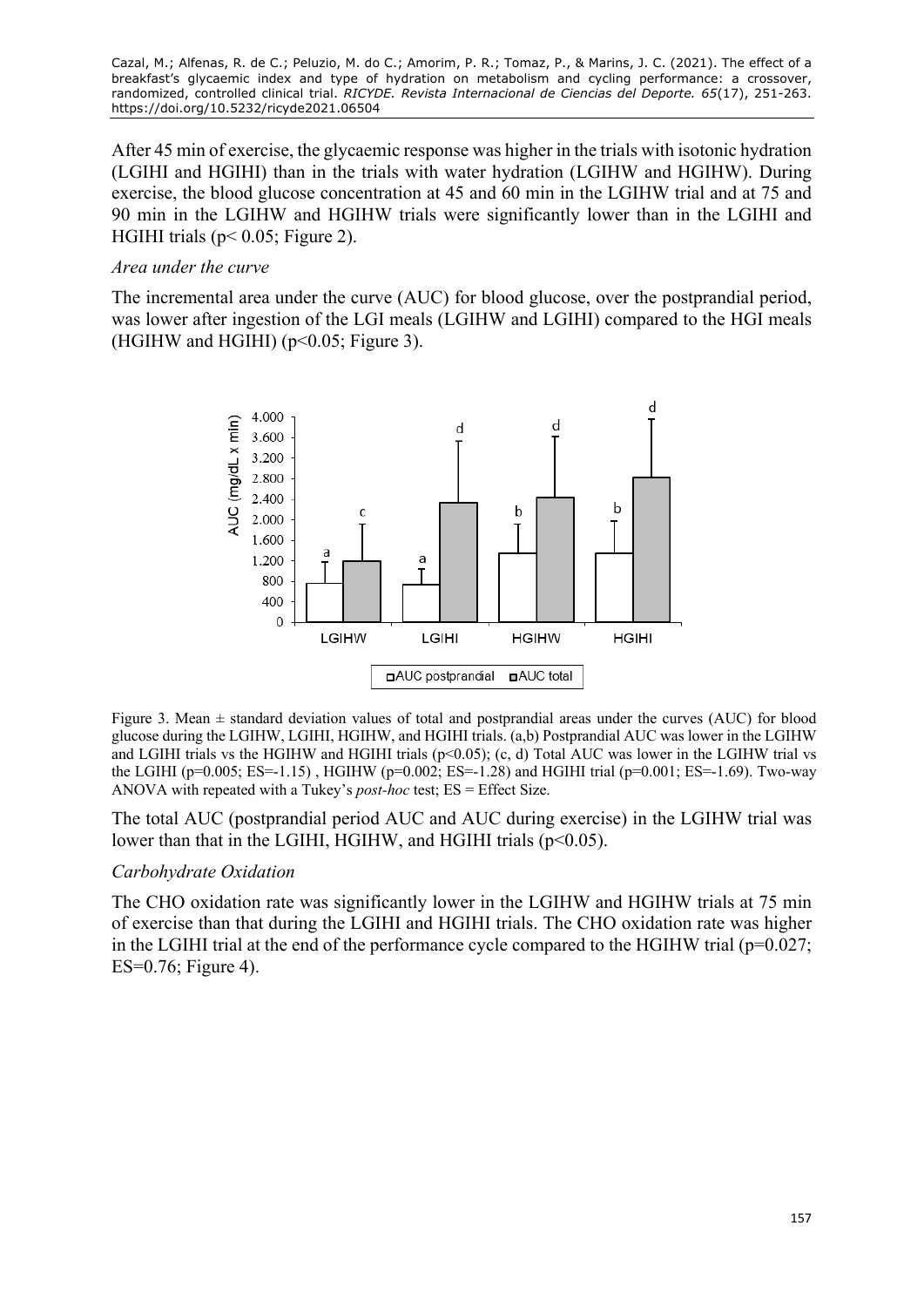

Figure 4. Mean  $\pm$  standard deviation values of carbohydrate oxidation rates during the exercise in the LGIHW, LGIHI, HGIHW, and HGIHI trials. (a) Carbohydrate oxidation rates were lower in LGIHW and HGIHW vs LGIHI and HGIHI (p<0.05); (b) Carbohydrate oxidation rates were lower in HGIHW vs LGIHI (p=0.027; ES=0.76); (c) Value at 0 min higher than that at 25, 50 e 75 min during exercise in the LGIHW, LGIHI, HGIHW and HGIHI trials (p<0.05); (d) Value at 6 km was higher than that at all previous time points in the LGIHW, LGIHI, HGIHW and HGIHI (p<0.05). Two-way ANOVA with repeated with a Tukey's *post-hoc* test; ES = Effect Size.

During the first 5 min of submaximal exercise, the CHO oxidation rate was higher than at any other time point during exercise in all four experimental trials. The CHO oxidation rate during the performance test was higher compared to all time points during the submaximal exercise in all trials.

#### *Heart rate*

There were no significant differences in resting HR and during exercise among the four trials  $(p=0.611)$ . The resting HR was lower than that at all other time points during exercise in the trials ( $p<0.05$ ). During the performance cycle, the HR was higher compared with submaximal exercise and resting in all trials  $(p<0.05)$ .

### *Body Weight*

There were no significant differences in the body-weight change (before and after exercise) among the four trials  $(p>0.05)$ .

### *RPE*

The RPE value at 20 min was lower than that at 60 ( $p=0.043$ ; SE=-0.43) and 80 min ( $p=0.043$ ; SE=-0.43) during exercise in the LGIHI trial. There were no significant differences during exercise among the trials  $(p>0.05)$ .

### *Performance*

There were no significant differences with respect to completing the 6-km performance cycle among the four trials ( $p = 0.409$ ).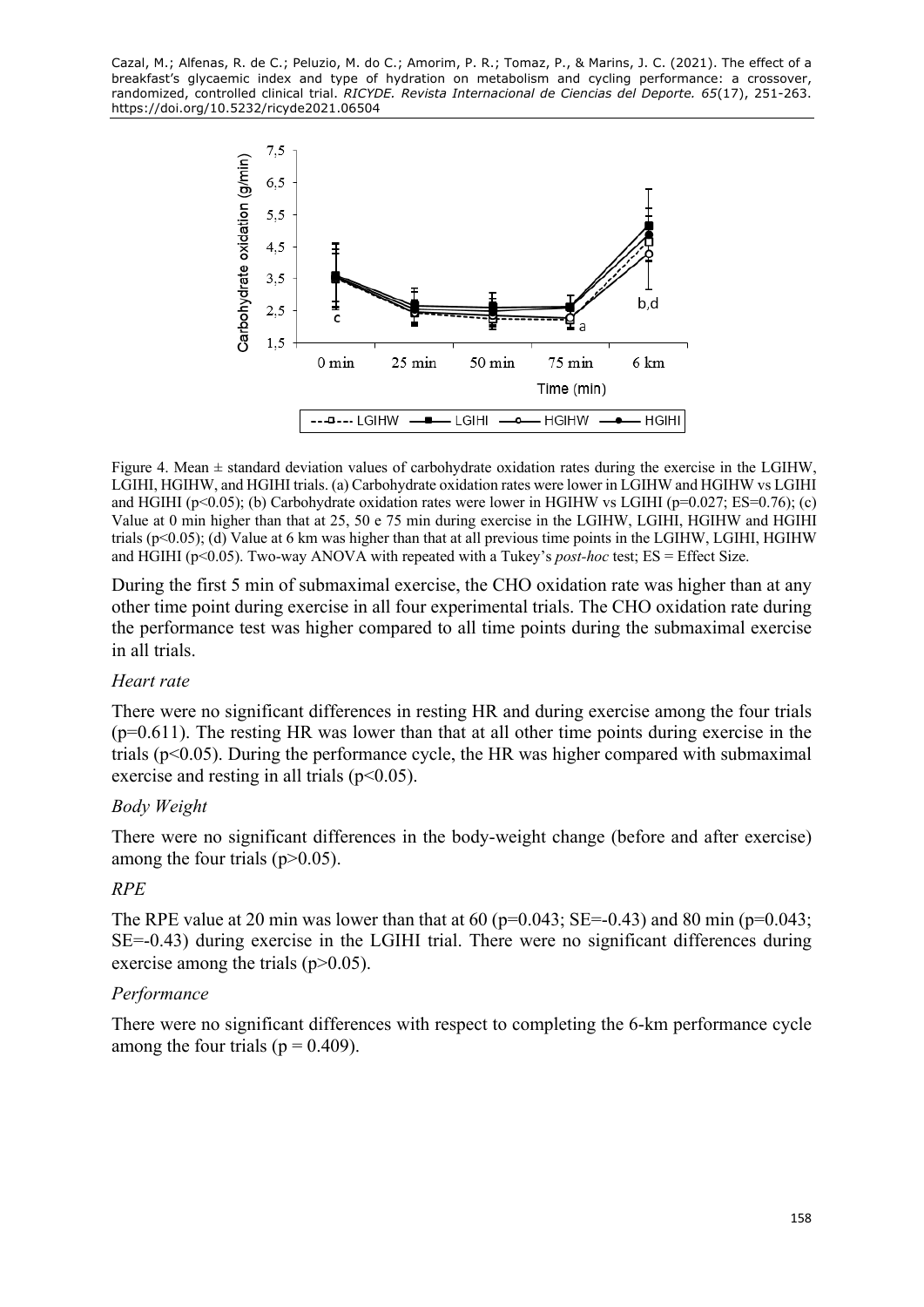## **Discussion**

The aim of this study was to compare the effect of a meal's GI, consumed 30 min before exercise, on cyclists' metabolic parameters and performance while drinking different forms of fluids (water or isotonic beverage) during exercise. We found that the glycaemic response at 75 min of exercise was significantly higher in the trials with isotonic consumption (LGIHI and HGIHI) compared to trials with water consumption (LGIHW and HGIHW). The consumption of isotonic drinks during exercise minimizes the possibility of hypoglycaemia to a greater extent than when only water is provided. Additionally, at this time point, the CHO oxidation in the LGIHI and HGIHI trials was higher than that in the LGIHW and HGIHW trials. This suggests that the higher CHO oxidation observed during the trials with an isotonic beverage may be due to the availability and oxidation of exogenous glucose supplied as fuel during exercise. This additional CHO as a source of energy during exercise likely contributed to sparing limited muscle and liver glycogen stores (Luden et al., 2016). Considering the average body weight of the individuals (69.25 kg), the amount of liquid ingested  $(3mL/kg^{-1})$  every 15 minutes and the concentration of carbohydrates in the drink (6%), the total carbohydrates they ingested on average were 49.86g/hour, ranging from 43.27-53.93g/hour of exercise. Therefore, the amounts of carbohydrate ingested are within the recommendations of 30-60g/hour (American College of Sports Medicine, 2016). According to Donaldson, Perry and Rose (2010), the CHO ingested during high-intensity exercise improves performance due to an increase in CHO oxidation in the latter stages of exercise when muscle glycogen stores are rather low. We further demonstrate that the CHO oxidation observed in the last 6 km in the LGIHI trial was higher than that in the HGIHW trial. It is important to note, however, that such metabolic changes were not sufficient to promote changes in the performance time between the four experimental trials.

The incremental area under the blood glucose curve after 30 min of HGI meal consumption was higher than after the ingestion of the LGI meal. Considering that the meals were both isocaloric and provided an average 78.37 g CHO, the 66.67% greater postprandial AUC after the HGI meal is, therefore, not the result of the differences in the energy or macronutrients content between the meals but was attributable to the GI difference. Such differences in postprandial AUC are due to the fact that LGI foods induce lower postprandial hyperglycaemia, thus improving the maintenance of blood glucose levels (Burdon et al., 2017). Accordingly, greater postprandial AUC in the HGI trial has also been observed previously (Chen et al., 2009; Wu & Williams, 2006).

Adequate fluid intake during exercise is crucial to minimize the fluid unbalance caused by losses through sweating and to prevent dehydration. A dehydrated state may cause physiological changes such as an increase in internal body temperature, heart rate, and perceived exertion (Carlton & Orr, 2015). However, no differences in HR or RPE during exercise among the trials were observed. Therefore, the results of the present study indicate that the exercise intensity was similar in the four experimental trials and that the GI of the preexercise meal and the type of hydration offered during exercise mostly did not affect the evaluated parameters. Similarly, Sparks et al. (1998) did not observe an effect of GI on body temperature, HR, and RPE during 50 min of exercise on a cycle ergometer.

Dehydration is also a limiting factor in exercise performance. Fluid replacement should balance sweat and urinary losses to maintain hydration at less than 2% reduction in body mass (Cotter et al., 2014). The change in body mass before and after exercise has been used in certain studies presenting itself as a precise evaluation parameter for the participant's state of hydration in shorter duration laboratory settings (Hew-Butler et al., 2015; Wu & Williams, 2006). In this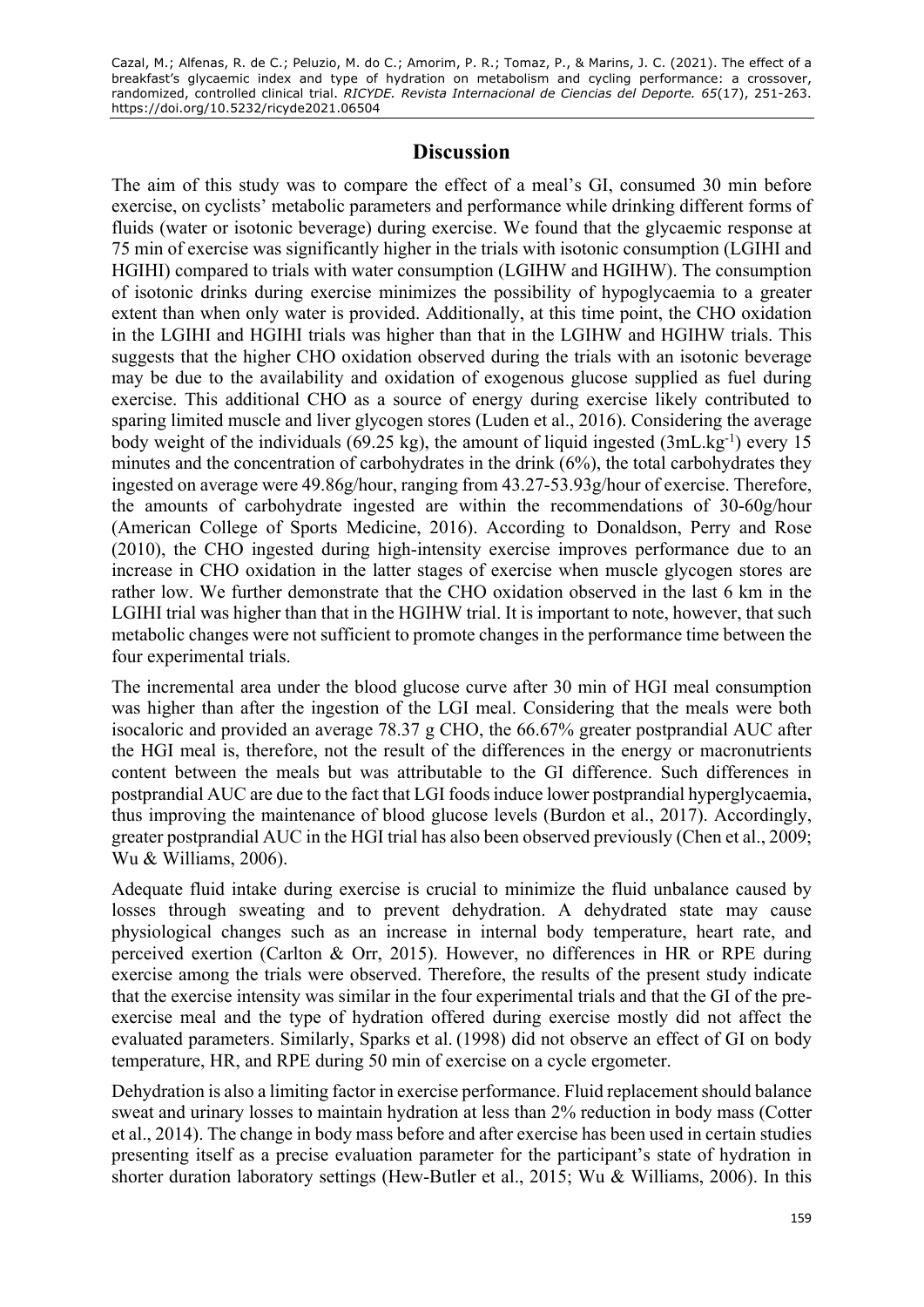study, the body-weight change during the four trials ranged from  $-1.32\%$  to  $+1.01\%$ . This implies that the amount of fluid provided  $(3 \text{ mL} \cdot \text{kg}^{-1} \text{ body mass every } 15 \text{ min})$  during the 90 min of exercise sustained the hydration status of the participants and that their performance was clearly not impaired by fluid loss.

Our results are in good agreement that the studies of Jamurtas, Tofas, Fatouros, Nikolaidis, Paschalis, Yfanti and Raptis (2011) and Bennett, Chilibeck, Barss, Vatanparast, Vandenberg and Zello (2012) showing no significant difference in RPE among exercise trials. According to Garcin, Piton, Brésillion and Pérès (2001), the GI of the pre-exercise meal does not affect the RPE during high-intensity exercise, as other psychological and physiological factors can mediate perceived exertion responses. It is important to highlight that the RPE obtained during the four experimental trials shows the submaximal stimulus proposed for the development of the experiment, thus providing the internal validity for the study.

The main finding of the current study was that when an isotonic drink was ingested during 90 min of submaximal exercise on a cycle ergometer, performance time was highly similar to that observed when consuming water during the same exercise protocol, irrespective of consuming an LGI or HGI pre-exercise meal providing 1 g CHO/kg body mass. Although muscle glycogen was not measured, muscle glycogen at the onset of the performance cycle was likely to be of sufficient concentration in all trials, thereby not effect on performance. Considering that the glycaemic response was higher at the end of the isotonic beverage consumption trials, it seems reasonable to speculate that if the exercise period was extended, better performance times would be observed in these trials than in the trials that involved the consumption of water (LGIHW and HGIHW).

Our study has some limitations that must be considered. One of the study's limitations is related to the lack of evaluation of some parameters such as serum insulin levels, free fatty acids and muscle glycogen before and after exercise. These parameters must be evaluated in order to allow a more accurate analysis of the energy metabolism and the performance of cyclists. The number of our sample makes it difficult to generalize the results obtained. However, it is worth mentioning that this small number of participants is used in similar clinical trial studies. In addition, we used a low cadence (60 rpm) for the cycle ergometer, which may have resulted in fatigue and affected performance.

Future research in this area could indicate the type of CHO (glucose, fructose, maltodextrin) used before and during exercise is a suggestion in order to determine the specific effect of the type of carbohydrate, which was not the aim of the current study.

These results provide useful information for nutritionists and cyclists on dietary strategies that can be used before and during cycling exercise. To achieve good physical performance, it is necessary to assess the individual effects of each nutritional strategy so that to decide the best of each other.

## **Conclusion**

The glycaemic response and CHO oxidation in the isotonic beverage trials were higher than that observed in trials with water consumption at the end of the submaximal exercise, regardless of whether a HGI or LGI pre-exercise breakfast was ingested. Despite these metabolic changes, our results clearly show that the CHO quality consumed 30 min before exercise on a cycle ergometer, as well as the type of hydration consumed during exercise, seems to not affect the subsequent performance for this group of participants.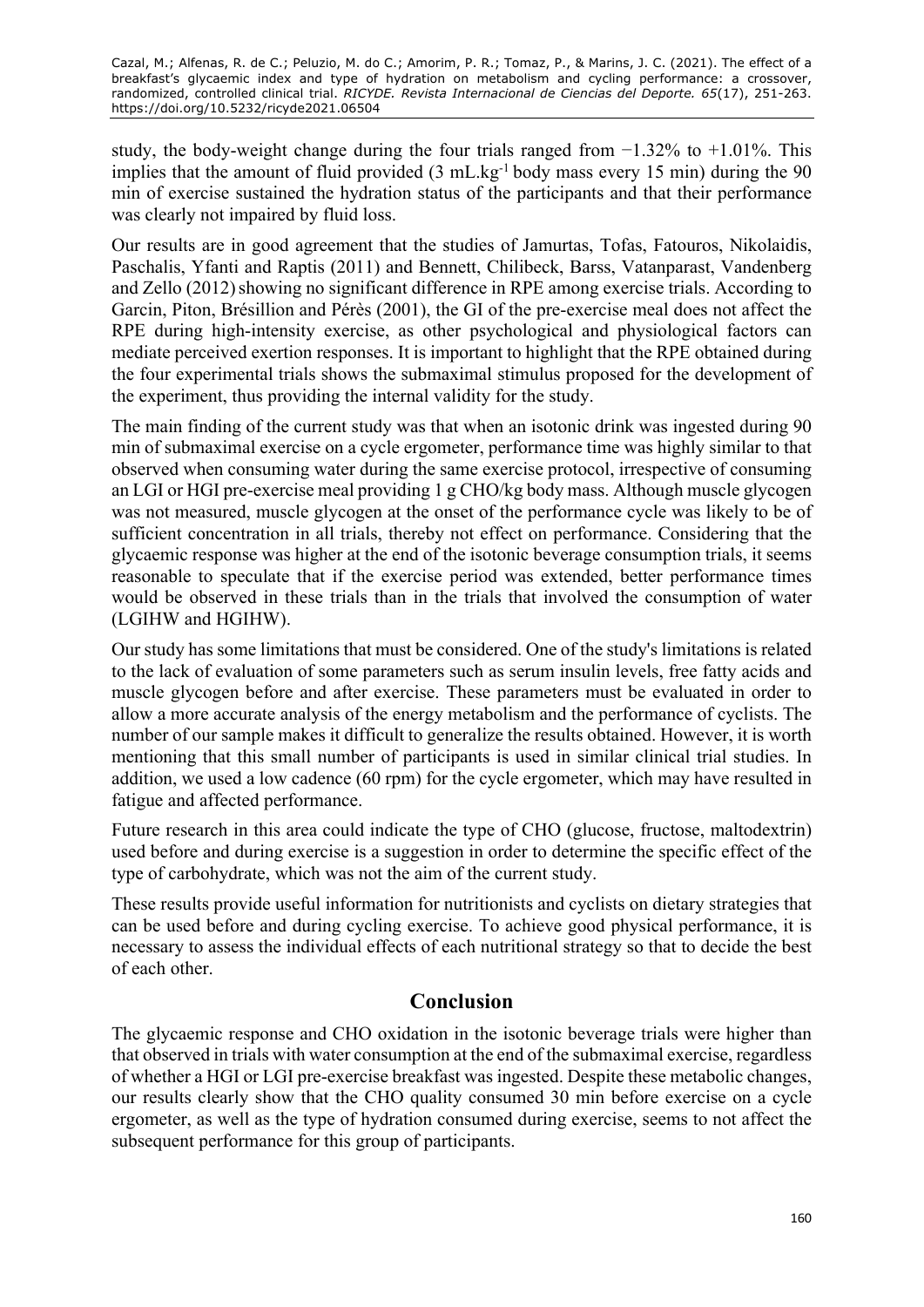### **References**

- American College of Sports Medicine. (2016). Nutrition and Athletic Performance. *Medicine and Science in Sports and Exercise*, *48*(3), 543–568. https://doi.org/10.1249/MSS.0000000000000852
- Bennett, C. B.; Chilibeck, P. D.; Barss, T.; Vatanparast, H.; Vandenberg, A., & Zello, G. A. (2012). Metabolism and performance during extended high-intensity intermittent exercise after consumption of low-and high-glycaemic index pre-exercise meals. *British Journal of Nutrition*, *108*(SUPPL. 1), 81–90. https://doi.org/10.1017/S0007114512000840
- Borg, G. (1982). Psychophysical bases of perceived exertion. *Medicine & Science in Sports & Exercise*, *14*(5), 377–381.
- Burdon, C. A.; Spronk, I.; Cheng, H. L., & O'Connor, H. T. (2017). Effect of Glycemic Index of a Pre-exercise Meal on Endurance Exercise Performance: A Systematic Review and Meta-analysis. *Sports Medicine*, *47*(6), 1087–1101. https://doi.org/10.1007/s40279-016-0632-8
- Burke, L. M.; Claassen, A.; Hawley, J. A., & Noakes, T. D. (1998). Carbohydrate intake during prolonged cycling minimizes effect of glycemic index of preexercise meal. *Journal of Applied Physiology*, *85*(6), 2220–2226. https://doi.org/10.1152/jappl.1998.85.6.2220
- Carlton, A., & Orr, R. M. (2015). The effects of fluid loss on physical performance: A critical review. *Journal of Sport and Health Science*, *4*(4), 357–363. https://doi.org/https://doi.org/10.1016/j.jshs.2014.09.004
- Cohen, J. (1988). *Statistical Power Analysis for the Behavioral Sciences* (2nd ed.). New York: Routledge. Retrieved from: https://www.taylorfrancis.com/books/9781134742707
- Chen, Y. J.; Wong, S. H. S.; Chan, C. O. W.; Wong, C. K.; Lam, C. W., & Siu, P. M. F. (2009). Effects of glycemic index meal and CHO-electrolyte drink on cytokine response and run performance in endurance athletes. *Journal of Science and Medicine in Sport*, *12*(6), 697–703.

https://doi.org/10.1016/j.jsams.2008.05.007

- Cotter, J. D.; Thornton, S. N.; Lee, J. K. W., & Laursen, P. B. (2014). Are we being drowned in hydration advice? Thirsty for more? *Extreme Physiology and Medicine*, *3*(1), 1–16. https://doi.org/10.1186/2046-7648-3-18
- Donaldson, C. M.; Perry, T. L., & Rose, M. C. (2010). Glycemic index and endurance performance. *International Journal of Sport Nutrition and Exercise Metabolism*, *20*(2), 154–165.

https://doi.org/10.1123/ijsnem.20.2.154

- Febbraio, M. A.; Keenan, J.; Angus, D. J.; Campbell, S. E., & Garnham, A. P. (2000). Preexercise carbohydrate ingestion, glucose kinetics, and muscle glycogen use: Effect of the glycemic index. *Journal of Applied Physiology*, *89*(5), 1845–1851. https://doi.org/10.1152/jappl.2000.89.5.1845
- Frayn, K. (1983). Calculation of substrate oxidation rates in vivo from gaseous exchange. *Journal of Applied Physiology*, *55*(2), 628–634.

https://doi.org/0161-7567/83

Funnell, M. P.; Dykes, N. R.; Owen, E. J.; Mears, S. A.; Rollo, I., & James, L. J. (2017). Ecologically valid carbohydrate intake during soccer-specific exercise does not affect running performance in a fed state. *Nutrients*, *9*(1). https://doi.org/10.3390/nu9010039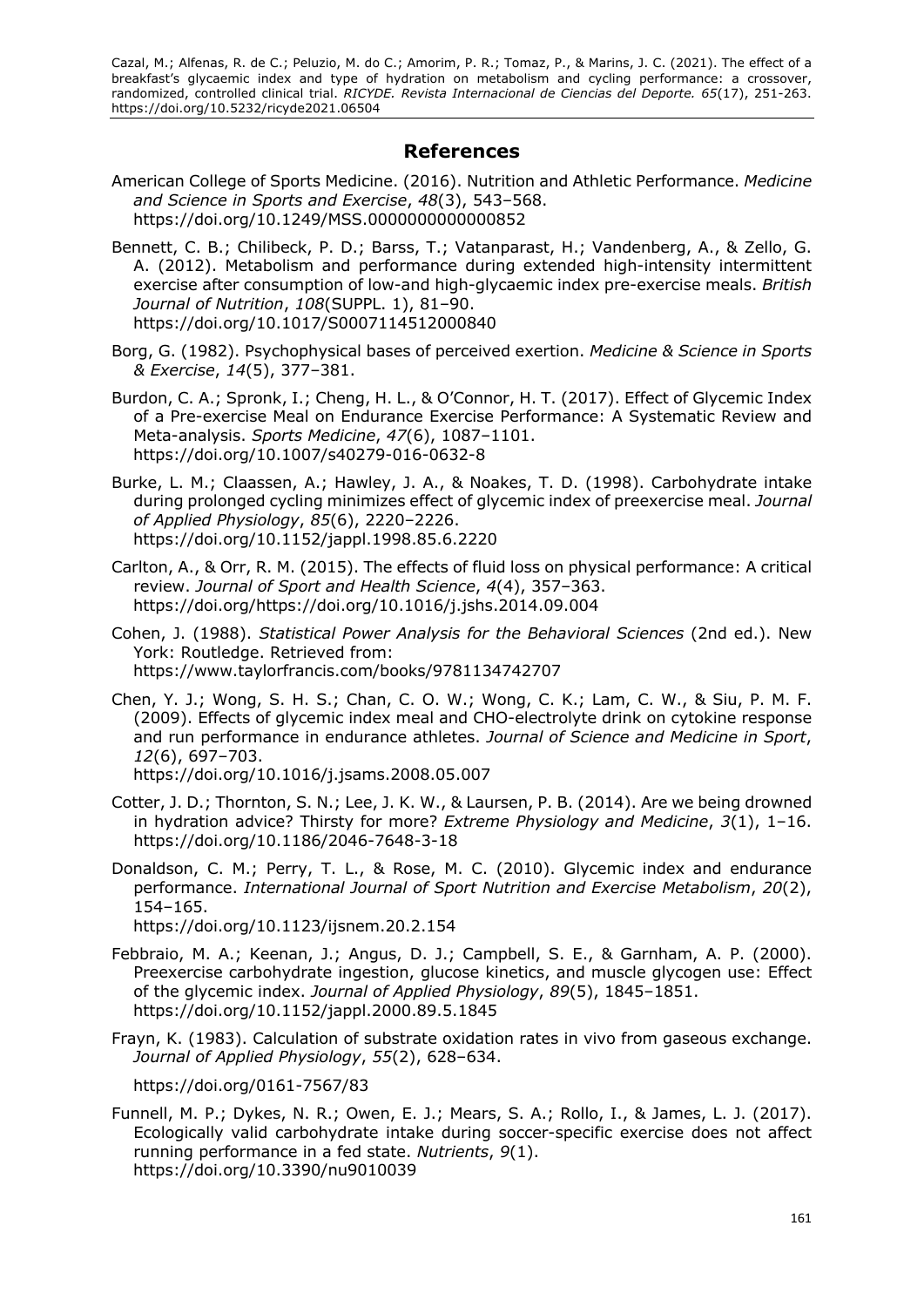- Garcin, M.; Piton, A.; Brésillion, S., & Pérès, G. (2001). Does perceived exertion depend on glycemic index of foods ingested throughout three hours before a one-hour highintensity exercise? *Perceptual and Motor Skills*, *93*(3 PART 1), 599–608. https://doi.org/10.2466/pms.2001.93.3.599
- Hew-Butler, T.; Holexa, B. T.; Fogard, K.; Stuempfle, K. J., & Hoffman, M. D. (2015). Comparison of body composition techniques before and after a 161-Km ultramarathon using DXA, BIS and BIA. *International Journal of Sports Medicine*, *36*(2), 169–174. https://doi.org/10.1055/s-0034-1387777
- Jamurtas, A. Z.; Tofas, T.; Fatouros, I.; Nikolaidis, M. G.; Paschalis, V.; Yfanti, C.; Raptis, S., & Koutedakis, Y. (2011). The effects of low and high glycemic index foods on exercise performance and beta-endorphin responses. *Journal of the International Society of Sports Nutrition*, *8*. https://doi.org/10.1186/1550-2783-8-15
- Kerksick, C.; Thomas, A.; Campbell, B.; Taylor, L.; Wilborn, C.; Marcello, B.; Roberts, M.; Pfau, E.; Grimstvedt, M.; Opusunju, J.; Magrans-Courtney, T.; Rasmussen, C.; Wilson, R., & Kreider, R. B. (2009). Effects of a popular exercise and weight loss program on weight loss, body composition, energy expenditure and health in obese women. *Nutrition and Metabolism*, *6*, 1–17. https://doi.org/10.1186/1743-7075-6-23
- Luden, N. D.; Saunders, M. J.; D'Lugos, A. C.; Pataky, M. W.; Baur, D. A.; Vining, C. B., & Schroer, A. B. (2016). Carbohydrate mouth rinsing enhances high intensity time trial performance following prolonged cycling. *Nutrients*, *8*(9). https://doi.org/10.3390/nu8090576
- Moore, L. J. S.; Midgley, A. W.; Thurlow, S.; Thomas, G., & Naughton, L. R. M. (2010). Effect of the glycaemic index of a pre-exercise meal on metabolism and cycling time trial performance. *Journal of Science and Medicine in Sport*, *13*(1), 182–188. https://doi.org/10.1016/j.jsams.2008.11.006
- Sparks, M. J.; Selig, S. S., & Febbraio, M. A. (1998). Pre exercise carbohydrate ingestion: Effect of the glycemic index on endurance exercise performance. *Medicine and Science in Sports and Exercise*, *30*(6), 844–849. https://doi.org/10.1097/00005768-199806000-00011
- Storer, T. W.; Davis, J. A., & Caiozzo, V. J. (1990). Accurate prediction of VO2max in cycle ergometry. *Medicine and Science in Sports and Excercise*, *22*(5), 704–712.
- Tanaka, H.; Monahan, K. D., & Seals, D. R. (2001). Age-predicted maximal heart rate revisited. *Journal of the American College of Cardiology*, *37*(1), 153–156. https://doi.org/10.1016/S0735-1097(00)01054-8
- Thomas, L. E.; Kane, M. P.; Bakst, G.; Busch, R. S.; Hamilton, R. A., & Abelseth, J. M. (2008). A glucose meter accuracy and precision comparison: The freestyle flash versus the accu-chek advantage, accu-chek compact plus, ascensia contour, and the BD logic. *Diabetes Technology and Therapeutics*, *10*(2), 102–110. https://doi.org/10.1089/dia.2007.0244
- Toone, R. J., & Betts, J. A. (2010). Isocaloric carbohydrate versus carbohydrate-protein ingestion and cycling time-trial performance. *International Journal of Sport Nutrition and Exercise Metabolism*, *20*(1), 34–43. https://doi.org/10.1123/ijsnem.20.1.34
- Wolever, T. M. S., & Bolognesi, C. (1996). Source and amount of carbohydrate affect postprandial glucose and insulin in normal subjects. *Journal of Nutrition*, *126*(11), 2798–2806. https://doi.org/10.1093/jn/126.11.2798